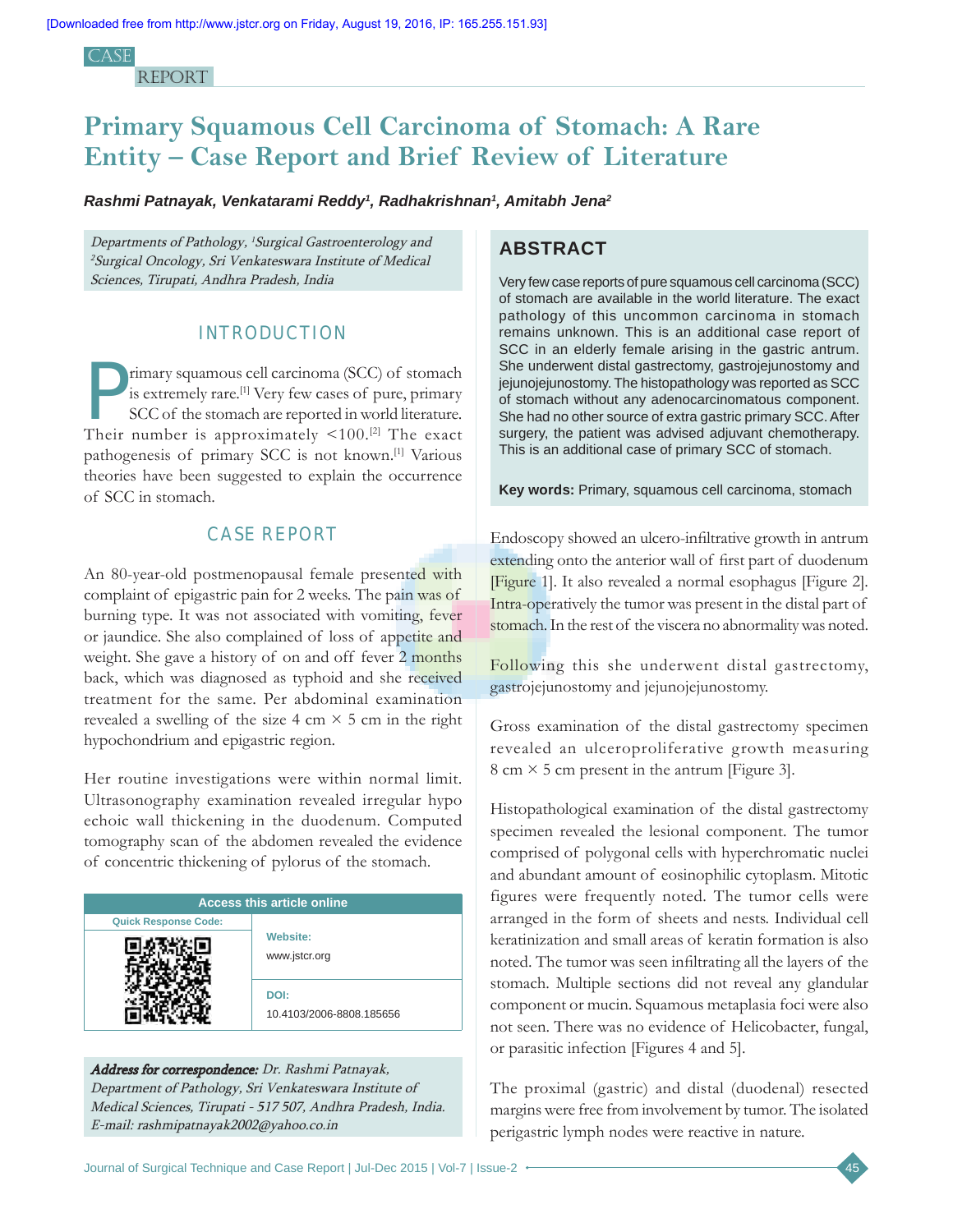Patnayak, *et al.*: Primary squamous cell carcinoma of stomach



Figure 1: Endoscopy showing an ulcero-infiltrative growth in antrum extending onto the anterior wall of first part of duodenum



**Figure 3:** Distal gastrectomy specimen with an ulceroproliferative growth



**Figure 5:** Neoplastic squamous cells islands with pleomorphism (H and E, ×10) inset: Areas of keratin formation

Her postup period was uneventful. Because of her old age and poor performance status, she was managed symptomatically. No other source of extra gastric primary



Figure 2: Endoscopy showing normal esophageal mucosa



**Figure 4:** Neoplastic squamous cells islands in antrum and duodenum  $(H$  and E,  $\times$ 4)

SCC was noted. Adjuvant chemotherapy was advised, but the patient refused further treatment.

## **DISCUSSION**

Pure SCC of the stomach is an extremely rare entity. Its worldwide incidence is around 0.04–0.07%.[3] Very few cases are reported in the world literature [Table 1]. These reports show a peak incidence in the sixth decade of life and male predominance.<sup>[4-6]</sup>

According to Parks for a diagnosis of primary SCC of the stomach the criteria required are absence of tumor in the cardia, no tumor extension to the esophagus and no evidence of SCC in any other part of the body.[7] The present case fulfilled the above mentioned criteria.

Boswell and Helwing opined that in histopathology of SCC of the stomach, keratinizing cell masses with pearl